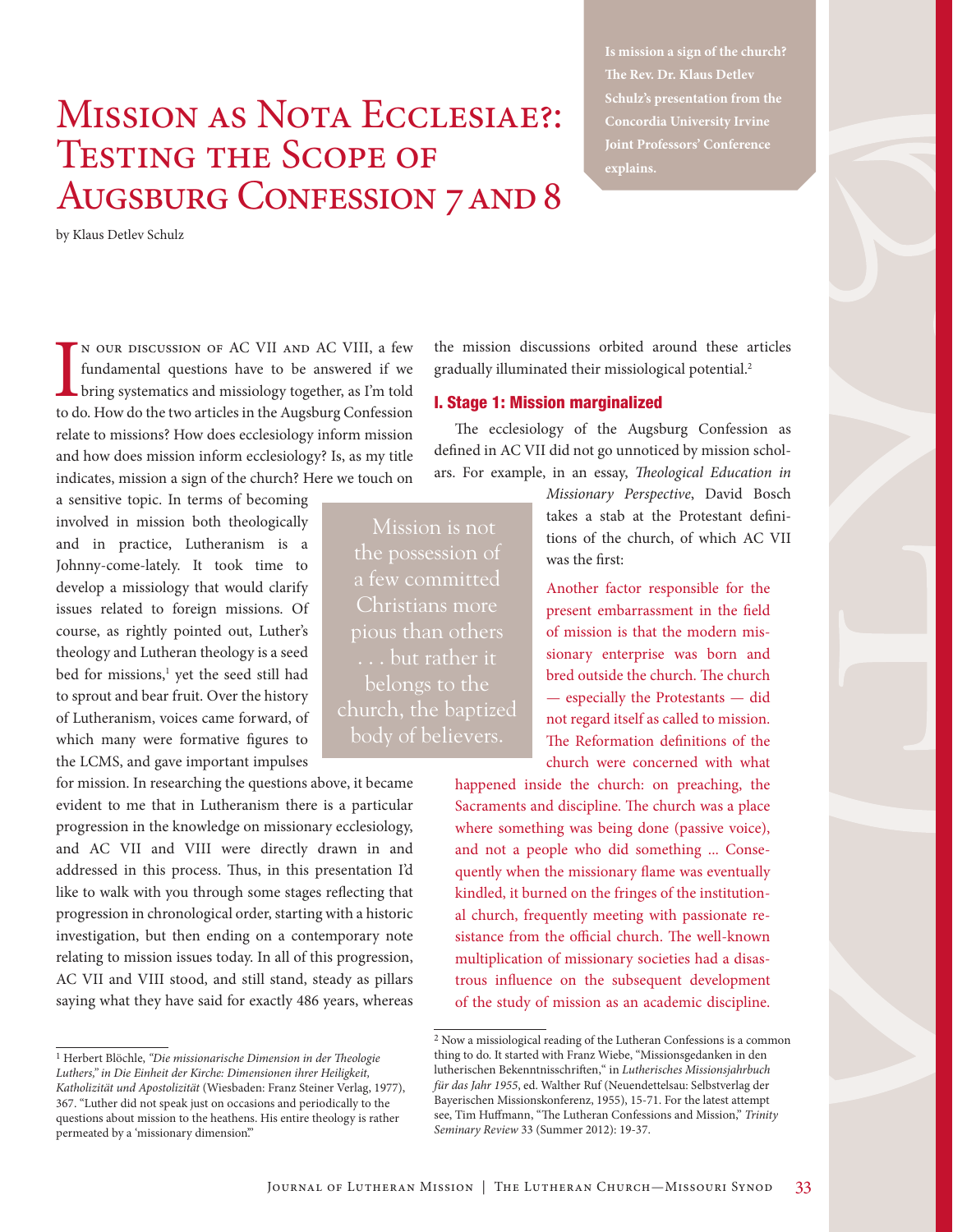When missiology was eventually granted a place in theological institutions, this was the result of pressure from missionary societies, or (particularly in the United States) from students, or in some instances even from a government. On the whole neither the churches nor the theological schools themselves welcomed the intruder. Mission was an appendix to the church; missiology would be no more than that in the theological curriculum. Traditionally theology was subdivided into biblical, systematic, historical and practical disciplines and it was not clear how and where missiology should fit in.<sup>3</sup>

I need to address this statement on a number of levels throughout my presentation. Two reactions immediately come to mind. First, it is true, as Bosch says, the definition of the Augsburg Confession speaks of a church as the congregation of saints "in which" or "among whom" the "Gospel is purely taught and the sacraments rightly administered." This definition does in fact place the word in the midst of believers (the congregation of saints). At best it reflects a *missio ad intra*; the outside world; the *missio ad extra*, however, is left unmentioned. Thus, can mis-

sion be counted as part of Lutheran identity? Even in his *On the Councils and the Church* (1539), Luther does not include in the seven signs of the church the sharing of the gospel to the world outside, although his seventh sign of the church as bearing the cross could be implicitly understood as a consequence of its life and witness in and to the world.<sup>4</sup> But where is the sentness character and the church's orientation towards the world explicitly mentioned in Lutheran ecclesiology?<sup>5</sup> If it comes to defining Lutheran identity then scholars are quick to argue, and perhaps rightfully so, that it is focused on its teaching identity, and not on mission identity, of instructing the doctrine through "the ministry of teaching the Gospel" through the *Lehramt* in the church, as AC V, 1 (Kolb-Wengert, 41), and our Article AC VII point out, and not through the office of a missionary to the world.

Second, it is also true, as Bosch points out, that there were stations in the history of Lutheranism where Lutheran theologians and leaders resisted — for right or wrong reasons — certain individuals' efforts to respond to the Lord's mandate of going to other nations. The famous hymnist Philip Nicolai (1556–1608) pub-

Whereas other societies were driven by a strong eschatological focus of bringing in the end and doing mission to the glory and honor of God, the Lutheran mission expanded the universal church by enfolding people through baptism into the Lutheran church.

lished *De Regno Christi* in which he laid out a global ecclesiology that proved his and others' interpretation of Romans 10:18 that through the work of the twelve apostles the gospel had already reached all parts of the world, and if non-Christians now existed in certain pockets, it was because they had shunned the gospel. The Lutheran Superintendent of Augsburg, Heinrich Ursinus (1608–1667), and the Protestant Council (*Corpus Evangelicorum*) at Regensburg dismissed Justinian von Welz's (1621–1668) request for permission to go to Surinam because he and his "Jesus-Love-me" society

would bring to the people non-Lutheran principles such as asceticism and mysticism.6

<sup>3</sup> *Missiology. An International Review*, vol. X, no. 1 (January 1982): 17

<sup>4</sup> *Luther's Works (LW)*, Vol. 41, eds. Jaroslav Jan Pelikan, Hilton C. Oswald, Helmut T. Lehmann (Philadelphia: Fortress Press, 1999, c1966), 164.

<sup>5</sup> The authors of the book *The Evangelizing Church: A Lutheran Contribution* recognize the deficit and thus connect word and sacrament to Christian community saying: "We do not believe that the connection of the presence of Christ in the Christian community is sufficiently captured in the phrase Word and Sacrament." They therefore draw in Luther's fifth form of the gospel, the "mutual conversation and consolation of the brothers and sisters" (SA III, 4) to word and

sacraments as something the gospel gives to the believers to make Christ's presence known to all through the social reality of a Christian community as it lives with one another and with other non-believers among them. *The Evangelizing Church: A Lutheran Contribution*, eds. Richard Bliese and Craig van Gelder (Minneapolis: Augsburg Fortress Press, 2005), 10

<sup>6</sup> The reasons for questioning Welz's proposals were legitimate when one reads his first tract entitled *De Vita Solitaria* (1663), subtitled with *The Hermit Life According to God's Word.* (Original title: De Vita Solitaria, das ist / Von dem Einsidler Leben / Wie es nach Gott*es Wort / und der Alten Heiligen Einsidler Leben anzustellen seye*.) Welz sought to revive a monastic holiness and evangelical asceticism for missionary purposes that were influenced by theologians such as Eusebius of Caesarea (260–339), Augustine of Hippo (354–430), the medieval mysticist, Thomas á Kempis (1379/80–1471), and Johann Arndt (1555– 1621), the most influential Lutheran devotional writer and promoter of a mystical tradition within Lutheranism. James Scherer, *Justinian Welz: Essays by an Early Prophet of Mission* (Grand Rapids, Michigan: Eerdmans, 1969), 15–17.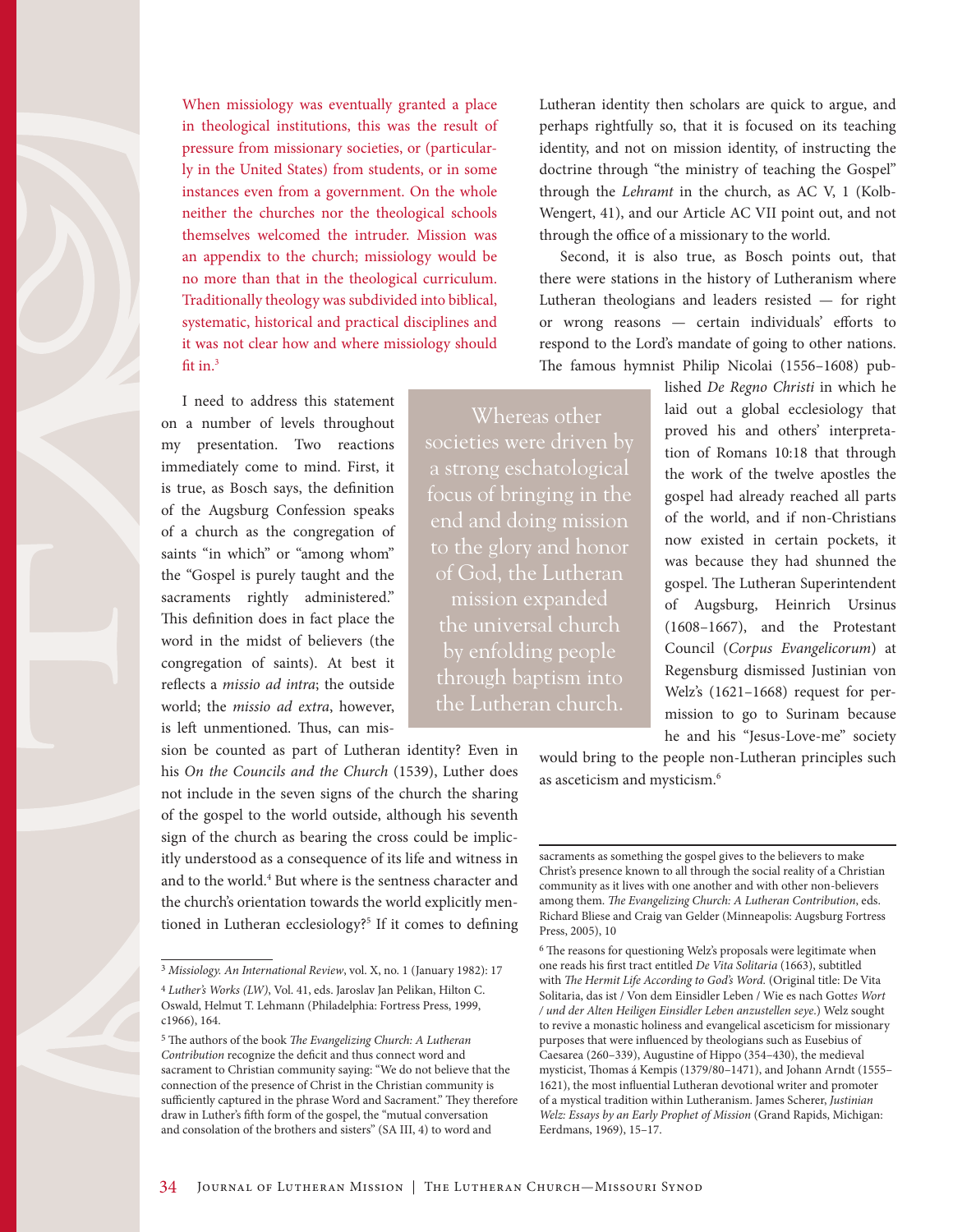Johann Gerhard (1582–1637) defended the Lutheran faith against the Anglican Hadrian Saravia (1531–1613), who in his ecclesiological treatise (1590) *"De diversis ministrorum evangelii gradibus, sicut a Domino fuerunt institute"* (Concerning the different orders of the ministry of the Gospel, as they were instituted by the Lord), claimed that the episcopal office continued the full office of the apostles and the authority to go universal *(ite mundum universum*). Instead, Gerhard followed Nicolai's geo-ecclesio arguments and also added that the office of the apostles was unique and only the preaching and teaching functions remained for the church to continue. But these functions, Gerhard said, were now tied to the congregations to which such preachers were called (**Acts 14:23**). The mandate to go to the world was a unique privilege the apostles had and it could not be continued through the office of a bishop.<sup>7</sup>

In 1652, the Wittenberg faculty released a three-point statement against the scruples of an Austrian nobleman, von Wetzhausen, who had queried why the followers of the Augsburg Confession were staying put instead of going out to the world. First, the faculty repeated Gerhard's parochial confinement of the preaching office, and

second, it promoted a kind of universal theism, namely that according to Romans 1 and 2 and Acts 17:27, God left his footprints among all nations in the world so that no one can plead innocence. As punishment for their ignorance, God has removed all preaching of the gospel from them, and he is not to be blamed for not restituting what had been lost.<sup>8</sup> Third, the faculty closes by admonishing all rulers in the world to build churches and schools so that the preaching of the true Lutheran faith is furthered worldwide and their citizens are protected from Papist and Calvinistic errors.9

As we look back on our own Lutheran heritage, we should note one important factor. In spite of the squabbles that were going on, the theologians above never denied the universal claim of the gospel. In fact, the Wittenberg faculty closes its statement with a prayer: "May God keep the light of His holy Gospel always burning among us and may among all nations an eternal church be gathered which in all eternity lauds and magnifies him,"10 and Gerhard in his *Loci* marvels at how the gospel spreads its wings because of its universal claim, and offered ecumenical charity to Roman Catholic mission efforts in India and other parts of the world.<sup>11</sup>

The problem is that the leading sixteenth and seventeenth century theologians were not able or willing to back up the call with an ecclesiology (which includes the office of the preaching) that would support the run of

> the universal gospel. Tying the office of preaching down parochially and not allowing it to be commissioned and sent into the world as a missionary office should be seen as an overreaction against false opposition coming from two sides,<sup>12</sup> and that overreaction led them to temporarily misunderstand or falsely restrict AC V and AC VII to parochialism. And today, all the

above may seem to us an oddity, as we are heeding to the universal call with an unrestricted and unimpeded mission paradigm.

12 In his essay, *Die Lutherische Kirche und ihre Mission*, Wilhelm Maurer correctly states that Lutheran Orthodoxy needs to be seen in its treatment of apostolate and mission in light of two opposing thoughts, 1) The Roman Catholic Church and its supporters that had arrogated to themselves the undiminished apostolate either in the form of monastic mission or in the episcopacy and 2) A mystic-enthusiasm of Welz and others infiltrating into the church that would question the accepted interpretation of Scripture and the well-structured church order. Wilhelm Maurer, "Die Lutherische Kirche und ihre Mission," *Kirche und Geschichte: Gesammelte Aufsätze*, Band II, eds. Ernst-Wilhelm Kohls and Gerhard Müller (Göttingen: Vandenhoek & Ruprecht, 1970), 192.

The fact is that the one church by faith exists and the *satis est* points out what it needs to survive.

<sup>7</sup> *Mission in Quellentexten*, ed. Werner Raupp (Bad Liebenzell: Verlag der Liebenzeller Mission, 1990), 68–69.

<sup>8</sup> By contrast, the *Lumen Gentium* made preaching to them no longer a necessity either by pleading for their innocence: "Those also can attain everlasting salvation who through no fault of their own do not know the gospel of Christ or His Church, yet sincerely seek God and, moved by grace, strive by their deeds to do His will as it is known to them through the dictates of conscience. Nor does divine Providence deny the help necessary for salvation to those who, without blame on their part, have not yet arrived at an explicit knowledge of God." *Lumen Gentium* 16, in *The Documents of Vatican II*, ed. Walter M. Abbott, trans. Joseph Callagher et al. (Chicago: Follet, 1966), 35.

<sup>9</sup> *Mission in Quellentexten,* 70-71.

<sup>10</sup> *Mission in Quellentexten*, 71.

 $^{11}$  Nicolai displayed similar charity: "Even among the Roman Catholic and Jesuit missionaries the desire to save souls comes to the fore, and consequently what they preach is so close to the truth and the method they follow so evangelical that at home they would be called heretics… Everywhere there is still baptism, through which many thousands of children who die in their youth become heirs of eternal life." Philip Nicolai, *Commentariorum de regno Christi, vaticiniis propheticis et apostolicis accommodatorum Libri duo* (Frankfurt: Johannes Spies, 1597). Wilhelm Loehe, *Three Books about the Church*, trans. James Schaaf (Philadelphia: Fortress Press, 1969), 93.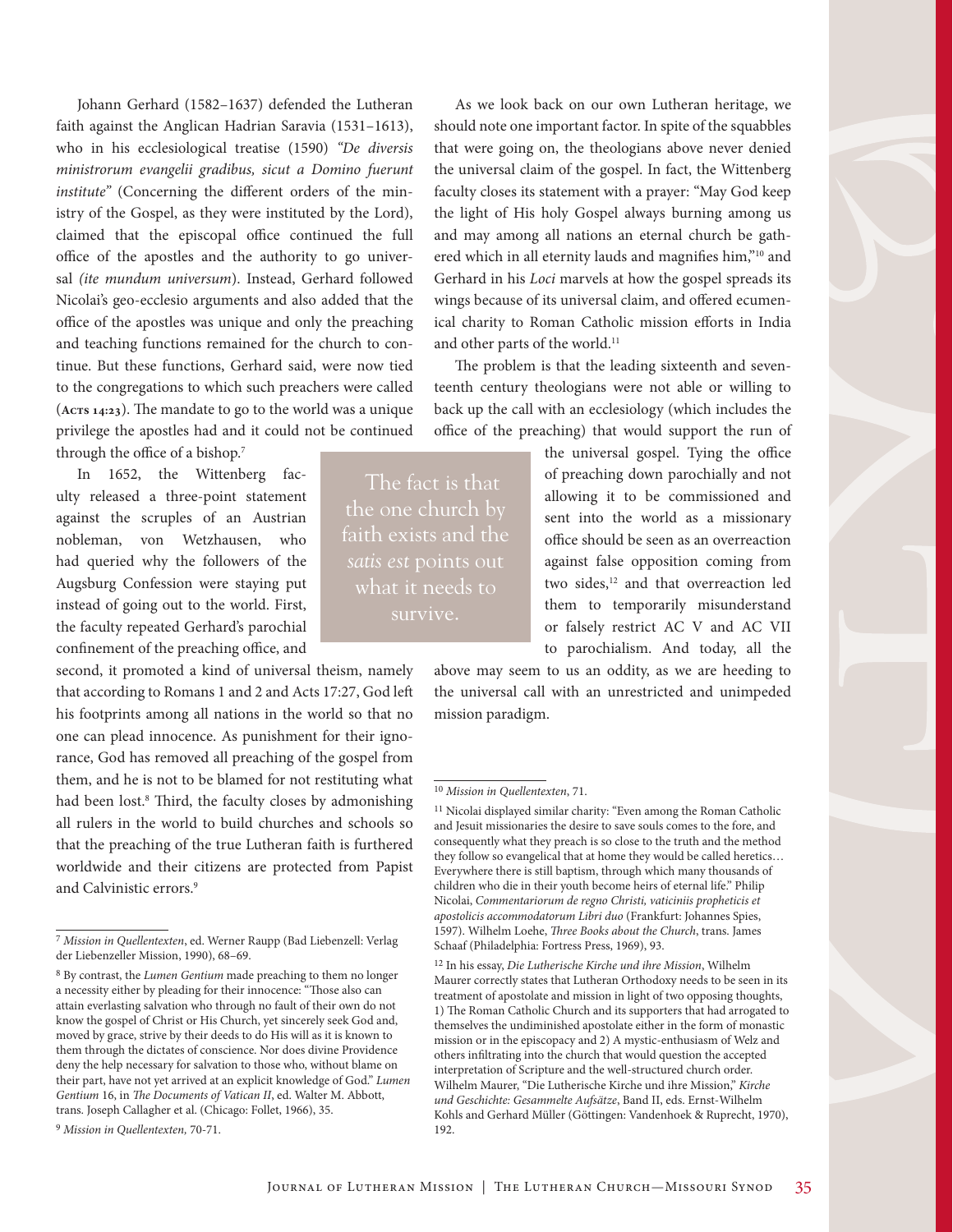## II. Stage 2: Universality, Mission and Ecclesiology

By the time the nineteenth century came around, we see a development in how neo-Lutheran theologians embraced a universal perspective that accepted the missionary office and an ecclesiology that serves that universal motive of the gospel. In the yet unsurpassed Lutheran ecclesiological treatment, *Three Books about the Church*, Wilhelm Löhe defines the church as a creation of God's word, and that the word then comes out of the midst of the church and reaches all people. First, he tackles the doctrine of predestination, which gets in the way of that universal perspective:

Opposed to this teaching is the doctrine of the universal grace of God which is taught by our church. It is God's will that all men be saved and come to the knowledge of the truth. [**I Tim. 2:4**]. God is com-

pletely sincere about this. This is why Christ had to atone for our sins, and not only for our sins but for the sins of the entire world. The means by which we appropriate his atonement — Word and sacrament — must be made known to all men for the Lord says … (**Luke 24:46, 47**). This is why the call of the Word must come to all men. Thus the doctrine of the universal call of all … is the inviolable doctrine of our fathers.<sup>13</sup>

Löhe reorients AC VII's focus towards within to one that now points to the outside world.

Thus, once that universal call was established, the issue of sending preachers became a possibility, especially since mission societies like Hermannsburg, Neuendettelsau, and Leipzig had started to emerge who were willing to step to the plate, regardless of territorial churches' support or not. The first item to deal with was the question of whether the missionary's office came directly out of the word and sacrament ministry mentioned in AC V and AC VII or whether the church was obliged to send and commission individuals simply because the civil authorities demanded it?14 In answer to that question it became clear that the parochial setting of the ministry, as argued in the seventeenth century, could not hold its sway for long. When the territorial church first refused to ordain his mission candidates, Ludwig Harms, the founder of the Hermannsburg Mission Society, did so himself. In his *History of the Hanoverian Mission,* Georg Haccius comments on that event: "After the ordination Harms seconded and sent the missionaries onto the mission field. Thus, they were duly and lawfully called and ordained and could therefore on the foundation of article fourteen of the Augsburg Confession move out confidently and joyfully."15 Similar moves to advance the mission office were done earlier with the Leipzig Mission Society. Adolf von Harless (1806–1879), a professor at Erlangen, and a member of the Leipzig Mission Society's board (*Missionskollegium*), offered his own thoughts on the subject of our discussion:

Mission is the and witnessing God's salvific intentions to the world through the gospel and the right administration of the sacraments.

As far as their (missionaries') status is concerned, it would be difficult to dismiss the fact that it bears all marks of a proper, Christian and apostolic call. They are placed in the call of the Lord to the Apostles: Go ye to the world. They did not go on their own accord, but have been found fit for their office and have been placed into it by those who in the Evangelical Lutheran Church have the right to do so. The church is the community of believers, that keep themselves to the pure Word and Sacrament and such

a community has sent them out with a loyal pledge to their confession.

And Harless concludes: "We cannot find anything amiss here that would prevent us from considering them *rite vocatus* in the sense of the 14. Article of the Augsburg Confession."16

<sup>13</sup> Loehe, *Three Books about the Church*, 82.

<sup>&</sup>lt;sup>14</sup> An example of this would have been the response of August Herman Franke's Halle Mission to the Danish ruler's behest to provide preachers for the Danish colony, Tranquebar.

<sup>15</sup> Georg Haccius, *Hannoverische Missionsgeschichte*, Vol II (Hermannsburg: Verlag der Missionshandlung, 1910), 217. The territorial church did come around and on 19 October 1857, duly examined and ordained twelve mission candidates in Hanover as recorded by Harms himself in the *Hermannsburger Missionsblatt* (HMB), no. 10 (October 1857): 150–155.

<sup>16</sup> Johannes Aagaard, *Mission, Konfession, Kirche*, Volume II (Gleerups, Denmark: Clemenstrykkeriet, 1967), 719. In contrast, the Director of Leipzig, Karl Graul, proposed that the church, which would emerge from the missionaries' work, should take over responsibility and not the home church, including ordination and salary. Ibid., 718.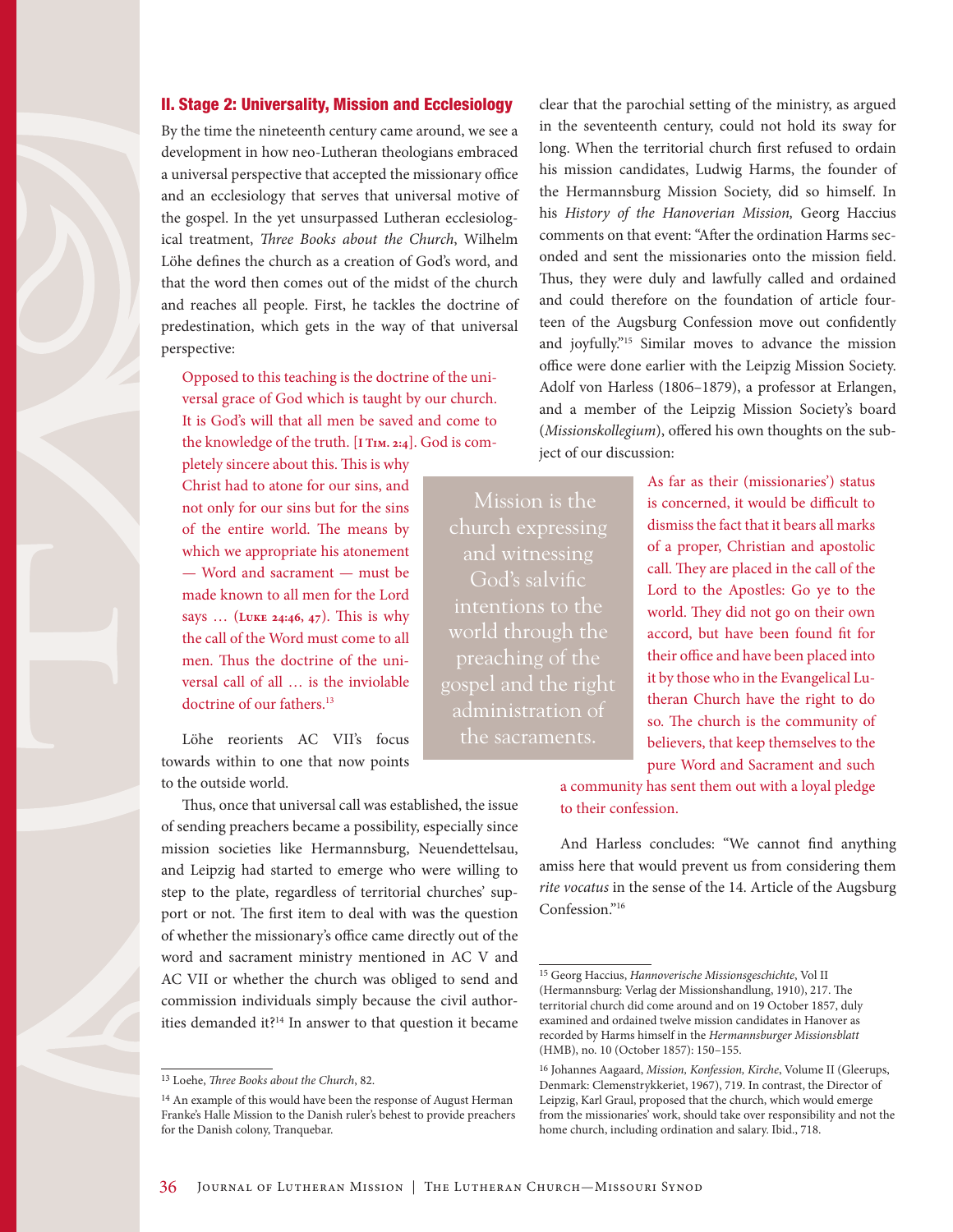According to Wilhelm Maurer, the identification of the office of pastoral ministry and missionary as the same office was something new in the Lutheran church. The nineteenth century neo-Lutherans broke open the territorial and parochial confinement of pastoral ministry and congregationalism that persisted in the church orders since the time of the Reformation. By having eliminated monastic orders, Lutheranism had lost a strong arm that worked mission to the world. Now they have reached a point where pastoral ministry includes a worldwide, universal perspective and a mission obligation. Both pastoral office and that of the missionary are identical. Their tasks and duties were the same because they both were under the mission obligation which goes out from the congregation and reaches out into the wide world of nations. And both are tied to the ministry of word and sacraments, proclaiming the one gospel and administering the sacraments that were instituted by Christ.<sup>17</sup>

Peter Brunner helps to summarize the issue: Jesus' mission mandate

shows, that the missionary sent to the nations of this world embodies the pastoral office (*ministerium verbi*) and expresses the Lord's command most closely … This form of the pastoral office, which dwells among us as shepherd of the congregation, must be understood fundamentally and practically as that of a missionary. The pastor is the missionary, who has remained put at that place, where heathens were gathered to be

disciples of Jesus. If we understand the pastor as the missionary "standing still," then it might be fairly obvious, why the pastoral office belongs to the Church by divine law (*de iure divino*). The pastor is obligated to also be a missionary to those people, who are not yet part of the Church through gospel and baptism. Similarly his pastoral service is established like that of the missionary's by the sending and the founding command of Christ.<sup>18</sup>

The texts spoken at ordination clearly indicate that pastoral ministry does not exclude the idea of sentness

Spirit of God's mission, the towards the world is one that is not of choice. God defines

and the outward look. Thus, we can conclude that the missionary and the pastoral office both have their source in the *ministerium ecclesiasticum*. Geographical locality is not the matter because there is only one frontier or borderline: that of unbelief and belief, which runs, in fact, right through the church as AC VIII indicates by placing hypocrites among the *vere credentes*. 19 Given this reality, all preaching is to a degree evangelistic in focus.

## III. Stage 3: Church and Mission Societies

Upon reading AC VII we notice one further omission yet of great ecclesiological importance and still of relevance, namely the question of who bears the responsibility for sending in response to the universal call. AC VII does not answer that question directly. It speaks to the church as the congregation of saints. The emergence of mission societies, however, necessitates an ecclesiological clarification as to whether the mission societies or the church bear the responsibility for mission. In answer to this

> question Lutherans gravitated towards the church as the true agent of God's sending. We turn to the founding father of the LCMS, C.F.W. Walther, who in a sermon looked back to Germany, praising the work of mission societies, yet pushing beyond to a missionary ecclesiology:

Nevertheless, the mission societies that had arisen and were a sign of the newly awakened Christian life were also at the same time a sign that the situation in the church as a whole

was not what it ought to be. For where the situation is as it should be, it should not be necessary to form small mission societies in the church, but the whole church must itself be a great mission society. The Lord has established it to be exactly this.<sup>20</sup>

We notice that Walther is cautiously positive about the societies' contribution, since he places the missionary

<sup>17</sup> Georg Schulz, *The Lutheran Understanding of the Pastoral Office in Missions*, unpublished article, p. 2.

<sup>18</sup> Peter Brunner, "Vom Amt des Bischofs," in *Pro Ecclesia* I (Berlin: Lutherisches Verlagshaus, 1960), 235-292.

<sup>&</sup>lt;sup>19</sup> "Although the church is, properly speaking, the assembly of saints and those who truly believe, nevertheless, because in this life many hypocrites and evil people are mixed in with them, a person may use the sacraments even when they are administered by evil people" (AC VIII, 2 [TBC, 43]).

<sup>20</sup> C. F.W. Walther, "The Mission Society Established by God—Is. 43:21" in C.F.W. Walther, *The Word of His Grace: Occasional and Festival Sermons* (Lake Mills: Graphic Publishing Company, 1978), 19.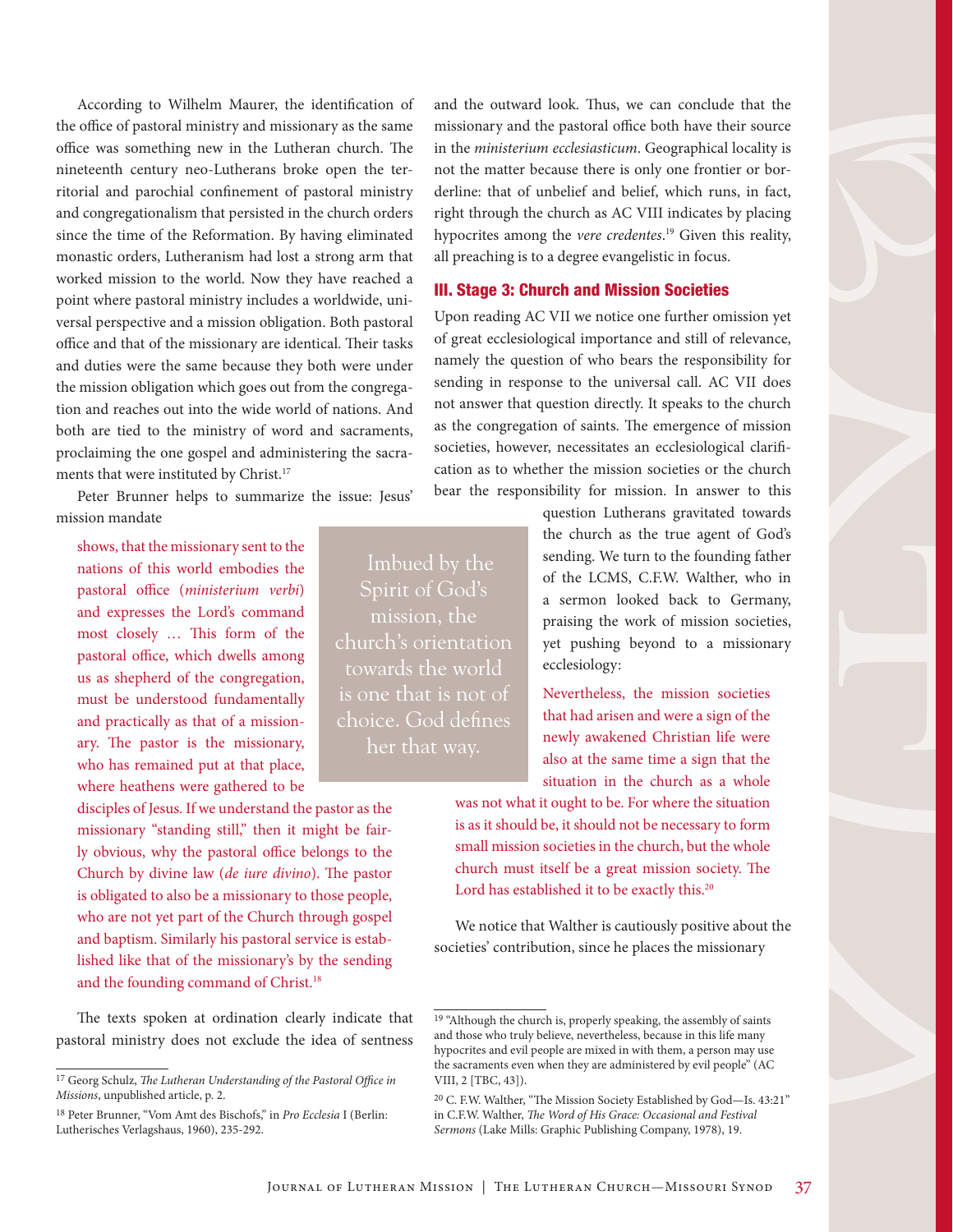obligation on the church as a whole. Further down in the sermon he answers his own rhetorical question,

who is it then, to whom the responsibility to preach the Gospel among all the people on earth has been committed after the death of the apostles? ... Is it true, then, that the work of converting is the responsibility of the public servants of the church alone? No, it is not…The true mission society that has been instituted by God Himself is nothing else than the Christian church itself, that is the totality of all those who believe in Jesus Christ … This means that Christ was not content just to give faith as an invisible thing to those who belong to his church, but he also gathers them by the visible sign of Holy Baptism into outward visible congregations.<sup>21</sup>

Walther follows an ecclesiology that places all Christians, the *congregatio sanctorum*, as God's mission society, joined by the love for the spiritual needs of their neighbors, by enfolding outsiders through baptism into the body of Christ. Walther does not leave the church invisible but obliges the visible church, the *coetus baptizorum* to respond: "According to God's Word," Walther says, "the church has been baptized into one body. This means that Christ was not just content to give faith as an invisible thing to those who belong to His church, but he also gathers them by the visible sign of Holy Baptism into outward visible congregations."22

We have here an ecclesiological definition of mission that was a concern pushed by many Lutherans in the nineteenth century — formative figures — around the identity of the LCMS. Lutheran mission, though pursued at first by mission societies and pious believers, ultimately became an ecclesial concern. The first Lutheran to be vocal on this issue was a Hanoverian pastor who had frequented with Wyneken and who had become influential on Lutheran ecclesiology and mission through his tract, *Die Mission und die Kirche* (The Mission and the Church), written in 1841. A few quotations from that tract must suffice to explain his point: "Mission, I now claim, must have an ecclesial character. It must proceed from the church and abide in the church. It must be nothing other than the church itself in its mission activity" (27). "Therefore the church as the community, as the organic body of the Lord, has the command for mission" (28). "But the relationship is mutual. Mission also cannot go without the church. From the church it has the right of existence, for the Lord did not want a church and mission, but a church engaged in mission" (28).

In the nineteenth century, steps were taken to form a closer organizational union between mission and the church. We see this also in the LCMS where the Office of International Mission (OIM) and Office of National Mission (ONM) are organized and structured within the LCMS, and the LCMS assumes in its bylaws the role of sending overseas, which many would declare antiquated and in need of overhaul. And yet, the underlying fact remains: mission is not the possession of a few committed Christians more pious than others, who on the basis of a second level decision band together, but rather it belongs to the church, the baptized body of believers. To find an ecclesial way of expressing that obligation is characteristic of the Lutheran church and mission.

#### IV. Stage 4: The Confession, Church and Mission

By connecting mission to the church, a further issue had to be clarified, which was the question of to whom were those who went and preached accountable in their proclamation and witness? Since they can't leave unattached to the church, AC VII became instrumental in answering that question and it shaped the identity of Lutheran confessional mission. That became evident in the justification of Lutherans creating their own mission societies built on an ecclesiology which argued that the Evangelical Lutheran church represents the true church visibly because it administers the sacraments according to the Lutheran Confessions. Non-denominational, parachurch organizations like Basel, or faith based missions like the CIM (China Inland Mission) of Hudson Taylor,<sup>23</sup> or Moravian missions, could no longer receive Lutheran support. Lutheran mission was distinctly different than the above. It defined mission objectively in confession and spirituality, and the call to serve was mediated through the church and not based on the internal, personalized call and accountability to the Lord alone as we see with Hudson Taylor. Moreover the signs, especially baptism, were elevated consciously to a mission sacrament and the church is raised as the "spiritual mother of all those who will be saved."24

So when Wilhelm Löhe embraced the universal call

<sup>21</sup> Walther, "Mission Society," 20.

<sup>22</sup> Walther, "Mission Society," 20.

<sup>23</sup> Klaus Wetzel, "Die Stellung Hudson Taylors im Kontext der Missionsgeschichte," *Evangelikale Missiologie* (1/15): 9–23.

<sup>24</sup> Walther, "Mission Society," 21.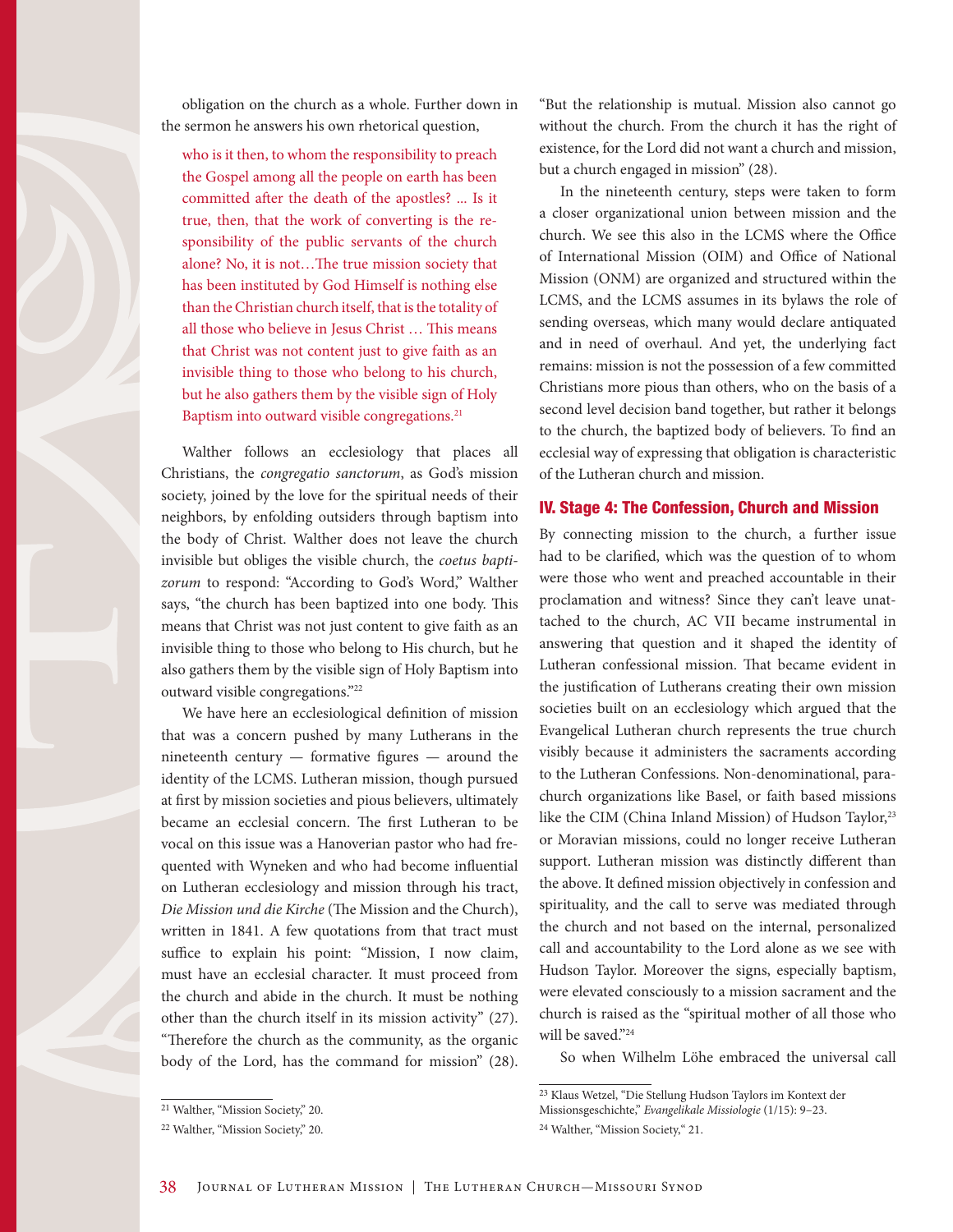of the gospel — including the sacraments — for North America, he remarked, "Christ had to atone for our sins, and not only for our sins but for the sins of the entire world. The means by which we appropriate his atonement — Word and sacrament — must be known to all men."25 Mission was understood as *nota ecclesiae*, as a bearer of the signs of the church to the world, the pure preaching of the gospel and the right administration of the sacraments, and through these acts the world and all nations would be blessed. Especially the adverbs "pure" and "right" instructed Lutheran mission to align its proclamation and teaching in accordance with the Lutheran Confessions.

Johann Gottfried Scheibel would be the first Lutheran picking this motive for the mission in Dresden associated with "old Lutheran" pastor Johann Georg Wermelskirch (1803–1872) — the society later to be relocated to Leipzig. In 1835, Scheibel pleaded:

Now, as much as one mentions this fact, we can no longer ignore the confessional differences, for missionaries are preachers, receive the ordination, which is a churchly-confessional act, teach on the Lord's Supper, distribute the sacrament, and this is either understood Catholic, or Reformed, or Lutheran. According to the Lutheran Confessions, you cannot have a Lutheran-Reformed Lord Supper ...<sup>26</sup>

The motive for mission became the interest to bring the word and the sacrament to the world the Lutheran way. Whereas other societies were driven by a strong eschatological focus of bringing in the end and doing mission to the glory and honor of God, the Lutheran mission expanded the universal church by enfolding people through baptism into the Lutheran church.

And Löhe, who believed that mission was the "one church of God in her motion, the actualization of the one universal, catholic church," — a truly ecumenical stance — nonetheless hailed the visible Evangelical Lutheran Church as the center of all denominations, for she is in possession of the true word of God as expressed in the Lutheran Confessions. As he would say: "If the Lutheran Church has the pure Word and sacrament in a

pure confession, it obviously has the highest treasures of the church unperverted."27 To illustrate the point of the supremacy of the Lutheran Confessions, Löhe uses a metaphor of "a king drinking pure water from a spring when he could also have quenched his thirst with impure water from a buried cistern."28

The interest in promoting an ecclesial-confessional identity for mission was also promoted by Ludwig Petri, who asked the following questions in his treatise *Mission and the Church* (1841):

It is obviously neither loving nor wise nor just for mature, European Christianity to withhold from the heathen world the profit that it has earned through the most painful experiences, in the hottest battles, among the greatest dangers, and with the bitterest losses, so that they may earn the profits themselves along the same dangerous, perhaps even more ruinous path…Shall we transmit dogma to the heathen so vaguely that they and Christianity with them must once again endure all the controversies in which we have bled: the Arian, Pelagian, Sacramentarian and others likewise? That appears to me equally foolish and unjust. If in our doctrine we have the truth and the correct understanding of the Scriptures, then we owe it to the heathen. If we have something good in our ecclesial nature, e.g. in our divine services or in our principle concerning the relative freedom of ceremony and structure, why should we withhold it from them? In any case there will remain so many battles for the heathen that we might well spare them the avoidable ones as much as we can … No missionary who is commissioned by us can, as it were, simply learn the Scriptures by heart and speak in his own words without any exegesis, interpretation, and particular rendering. (8, 22–11, 11)

And so we see that a stage has been reached where the church and mission are fused consciously in promoting the faith. Lutheran confessional mission was born and its identity was based on AC VII, and it became important to declare one's own ecclesial and mission identity in contrast to other particular churches and mission activities. These intentions reached their apex in 1892, when at the founding of the Bleckmar Mission (now Lutheran Church

<sup>25</sup> Loehe, *Three Books about the Church*, 82.

<sup>26</sup> Volker Stolle, Wer seine Hand an den Plug legt: Die missionarische Wirksamkeit der selbständigen evangelisch-lutherischen Kirchen in Deutschland im 19. Jahrhundert (Gross Oesingen: Verlag der Lutherischen Buchhandlung: Heinrich Harms / Oberurseler Hefte, 1992), 94.

<sup>27</sup> Loehe, *Three Books about the Church*, 113.

<sup>28</sup> Loehe, *Three Books about the Church*, 104.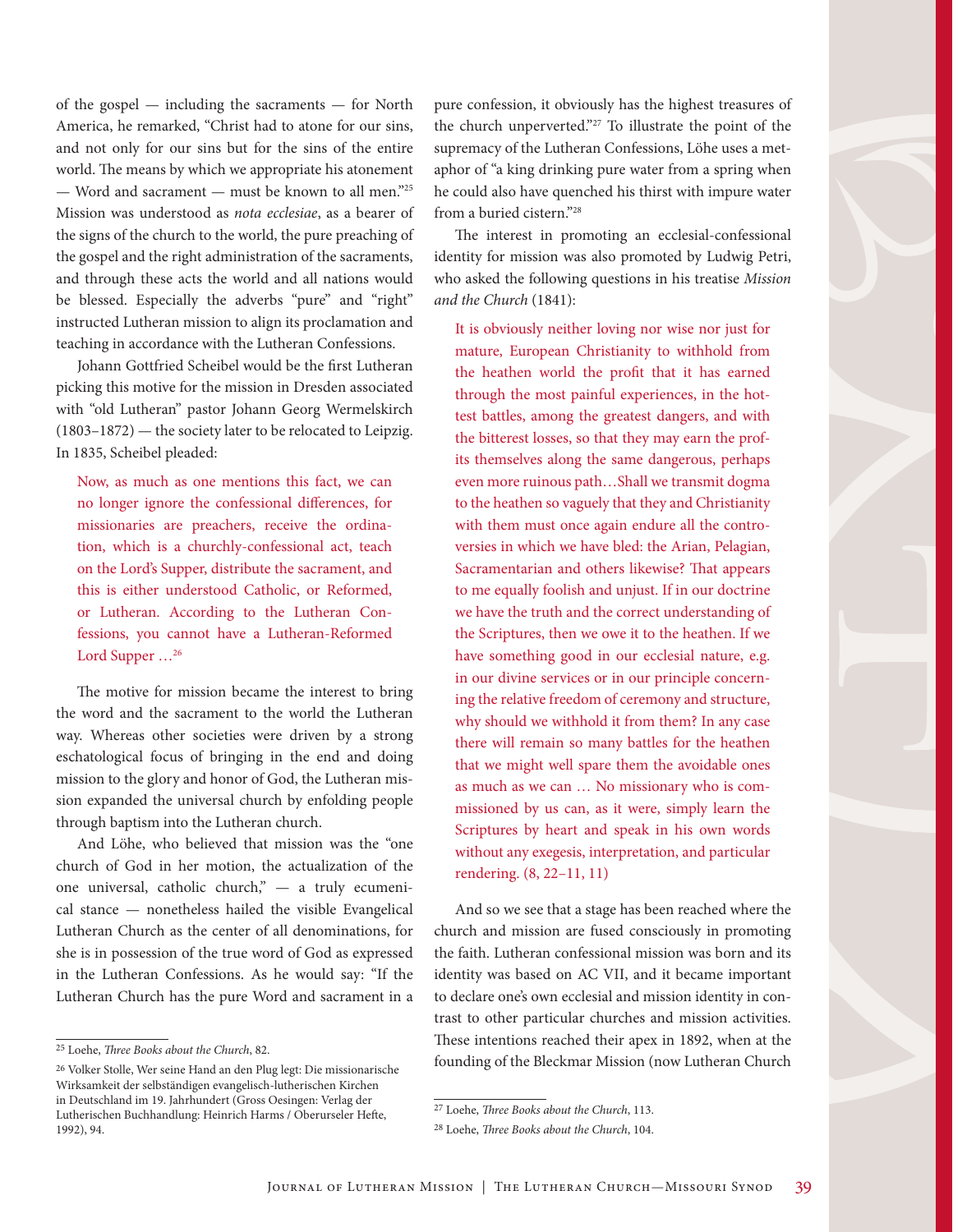

This third statement took into consideration not the issue of what occurred back home, but was directed towards the church that resulted from the preaching of the word. The confessional element as goal became important at that juncture. Whereas the English churches were all pursuing the three self-principles, the Lutheran missionaries followed more the goals of pursuing a pure confession to the degree that collaboration with just any mission was no longer acceptable. And yet, the ecumenical character would remain in focus in that Lutheran mission furthers the one church, the *una sancta*, through its own preaching and teaching.30 The LCMS stands in this tradition since its first missionaries, Theodor Naether (1866–1904) and Franz Mohn (1867–1925), were influenced by Walther's confessional stance on the verbal inspiration of Scripture and its infallibility as Scripture and the Confessions teach it, and decided to take a stance against an emerging, rationalistic understanding of Scripture.<sup>31</sup>

## V. Stage 5: Affirming the Copernican turn: Ecclesiology and the *missio Dei*

One important contemporary missiological principle that now stands unshakable is the Copernican turn which was defined at Willingen in 1952. Then in the report paper on the conference the following statement authored by Leslie Newbigin was released:

31 Stolle, *Wer seine Hand an den Pflug legt*, 85. Naether and Mohn would be sent back to India by the LCMS in 1894 and 1896 respectively. Mission has its source in the Triune God. Out of the depth of his love to us, the Father has sent forth his own beloved son to reconcile all things to himself that we and all men might through the Holy Spirit be made one in Him with the Father in that perfect love which is the very nature of God.<sup>32</sup>

This development of placing mission in the hands of God as the starting point and not the church might sound not that trenchant. However, looking at history, mission until World War II was largely associated with what the church desired, and in their pursuit of missions, many goals were formulated that had little to do with what God actually wanted. In his book *Mission of God*, Georg Vicedom puts it best:

There is the danger that the church itself may become the point of departure, the purpose, the subject of the mission. This is not, however, in accord with Scripture, since it is always the Triune God who acts, who makes His believers members of His kingdom. Even the church is only an instrument in the hands of God. The church herself is the only outcome of the activity of God. The Conference of Willingen accepted the concept *missio Dei* to describe this fact.<sup>33</sup>

Mission is anchored in the ontology of God, which bears itself out in functionality: God is what he does, he sends his Son. Born out of the inner-Trinitarian movements of the early church fathers, the *missio Dei* concept builds on the outward economic Trinity that God's purpose in mission is to send his Son to redeem his created world through the work of the Holy Spirit.<sup>34</sup> As a term, it

<sup>29</sup> The first two were written by Heinrich (Wilhelm) Gerhold (1838– 1899). Volker Stolle, "Das Missionsverständnis bei der konfessionelllutherischen Missionswirksamkeit im 19. Und 20. Jahrhundert," *Kirchenmission nach lutherischem Verständnis* (Münster: LIT Verlag, 1993), 124–148, therein 142–143. For a discussion of these three principles, see Friedrich Wilhelm Hopf, "Lutherische Kirche treibt Lutherische Mission," in *Lutherische Kirche treibt Lutherische Mission*. *Festschrift zum 75 jährigen Jubiläum der Bleckmarer Mission*, ed. Friedrich Wilhelm Hopf (Bleckmar: Mission Evangelisch=Lutherischer Freikirchen, 1967), 13–47.

<sup>&</sup>lt;sup>30</sup> For this reason, Lutheran missions extends an ecumenical charity by not discounting the fact that as much as errors are evident in the missions of other denominations, the possibility of them creating faith though their preaching still exists.

<sup>32</sup> In the sectional "The missionary calling of the Church," *International Review of Missions*, 41 (1952): 562. See also *Classic Texts in Mission & World Christianity*, ed. Norman E. Thomas (Maryknoll: Orbis Books, 1995), 103–104.

<sup>33</sup> Georg Vicedom, *The Mission of God* (Saint Louis: Concordia Publishing House, 1965), 4–5.

<sup>34</sup> Karl Barth's presentation in 1932 entitled, "Die Theologie und die Mission in der Gegenwart," addressed to pastors at a conference in Brandenburg, reminds the audience: "Must not the most faithful, the most convinced missionary think seriously about the fact that the concept *'missio'* in the ancient church was a term from the doctrine of the Trinity, the designation of the divine self-sending, the sending of the Son and of the Holy Spirit into the world?" Karl Barth, "Die Theologie und die Mission in der Gegenwart," *Theologische Fragen und Antworten*  (Zollikon: Theologischer Verlag Zuerich, 1957), 100–126, therein p.115. In this presentation, Karl Barth does not mention the *missio Dei.* It is not he but the conference at Willingen in 1952 and Karl Hartenstein to whom the missio Dei concept must be attributed. Hans Wiher, "*Missio Dei* (Teil 2)", in *evangelische missiologie* 2/15, 92.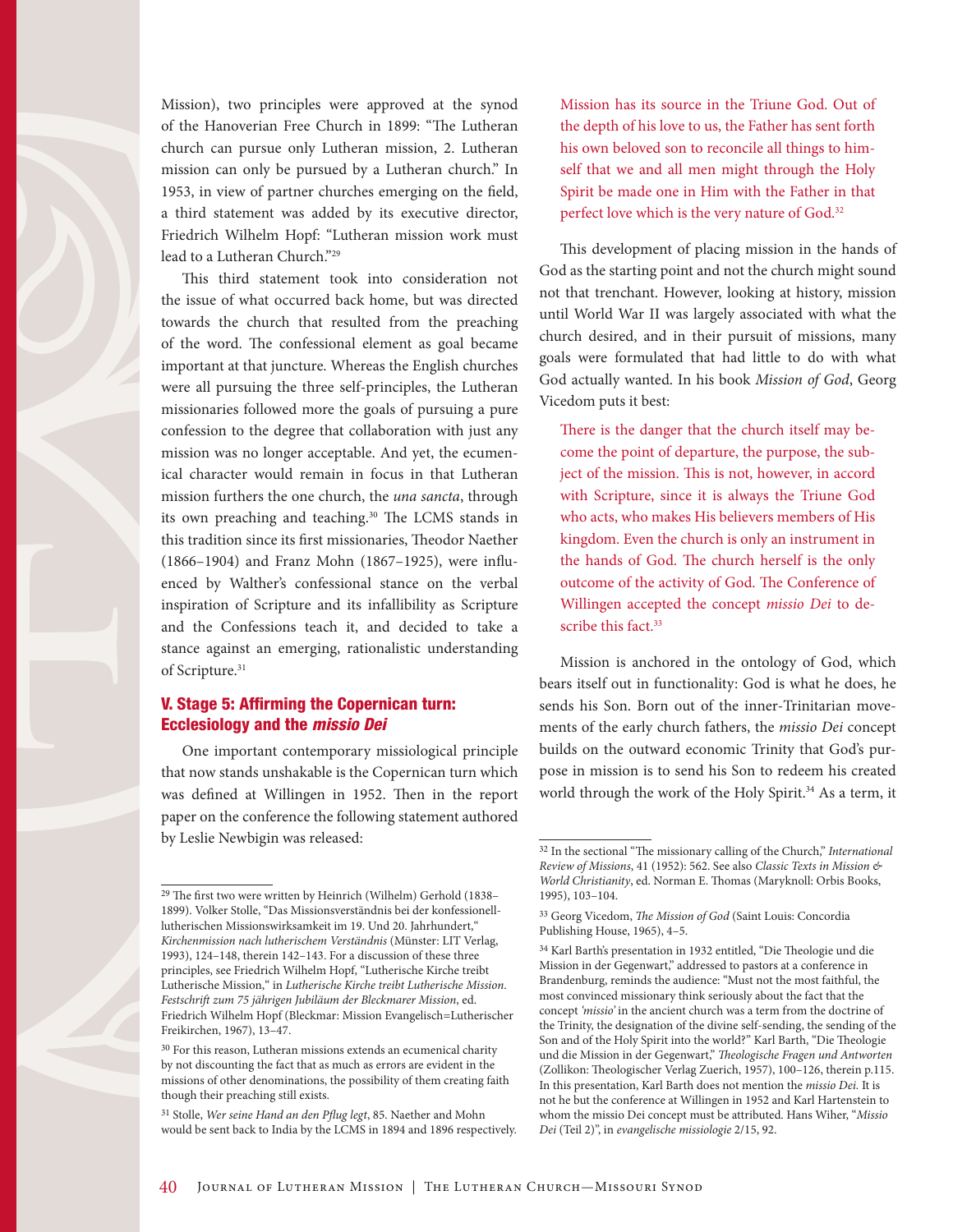must first be understood as a *genitivus auctoris*, or subjective genitive, namely that the Trinitarian God is the one who sends, more precisely, that the Father sends, but who himself cannot be sent, and then also as an attribute genitive by which God is seen also as the sent one in his Son. Vicedom says:

God sends His Son; Father and Son send the Holy Ghost. Here God makes Himself not only the One sent, but at the same time the Content of the sending, without dissolving through this Trinity of revelation the equality of essence of the divine Persons.<sup>35</sup>

Unfortunately, over the years the term *missio Dei* has been discussed and promoted by numerous faith traditions, and as a result its use has become more a bane than a boon. For this reason, some call it a "shopping cart" or a "Trojan horse."<sup>36</sup> In contrast to ecumenical interpretations, where the agenda is set by the world and the church is marginalized in God's mission, we would have to think church centric, namely that God's mission takes the church as his instrument, and that salvation history comes through the proclamation of the church distinct from God's direct dealings in the world (i.e., *Heilsgeschichte versus Weltgeschichte*). The positive side of the term *missio Dei* is that it thinks of the church and mission as coming from the Triune God, and that the church is assuming a central place in the divine activity towards the world. AC VII is incredibly helpful here in that, by mentioning the signs and that the Holy Spirit is working through them, it explains how soteriology works in contrast to alternative proposals like social gospel or liberation theology, or the fast emerging Renewalism. By taking up the church in the mission of God, the church is also in her being missiologically understood. She does not adopt mission or considers it accomplished through programs in the church. She should fundamentally understand her existence in God's mission to the world and thus be oriented towards the world and transform her existence in God's mission into functionality according to the sequence: "The church is, the church does what it is. The church organizes what it does."37

To elevate this consciousness for a missionary ecclesiology that avoids the dichotomy of ecclesiology and missions, the term *missional* has been coined. One of the key insights offered by Darrell Guder in his *Missional Church* is that, "the ecclesiocentric understanding of mission has been replaced during this century by a profoundly theocentric reconceptualization of Christian mission. We have come to see that mission is not merely an activity of the church. Rather, mission is the result of God's initiative."38

Lutheranism has yet to respond to this use of the term "missional." Novel terms generally raise skepticism among theologians over their value. Certainly the framework proposed would have to be welcomed, and yet the lack of a Lutheran contribution to that term justifies concerns over its interpretation. The term missional as currently understood in missiological circles does not embrace an ecclesiology as defined in AC VII. It therefore remains unclear how the mission of the Holy Spirit works since no means are mentioned. In fact in the recent upgrade of the book *Missional Church* (1998), the *Missional Church in Perspective* (2011), the authors admit that they have only made modest investigation into what the sacraments and ordination would mean for the term "missional church."39 As of now, the concept promotes an enthusiasm with no clear description of God's delivery system and no ministry in its support. For that reason, unless modified, the term "missional" has little to offer in terms of structuring Lutheran mission.<sup>40</sup>

When we apply the *missio Dei* to AC VII and VIII, these two articles presuppose that the Holy Spirit has done his work of gathering a worshipping community around his means, the signs. It should be said that the article on the church does not stand isolated from its preceding articles. According to Wilhelm Maurer, Articles I-VIII represent a sequence in a salvation history scheme. For the activity of God's gathering work preceding the coming about of the church, we would point to the articles AC III and IV, the objective work of Christ's death for the sinful world and brought to the community through

<sup>35</sup> Vicedom, *The Mission of God*, 8.

<sup>36</sup> David Bosch, *Transforming Mission* (Maryknoll: Orbis Books, 1991), 392.

<sup>37</sup> Craig van Gelder and Dwight J. Zscheile, *The Missional Church in Perspective: Mapping Trends and Shaping the Conversation* (Grand Rapids: Baker Academics, 2011), 64. For a discussion on ontology and functionality, see John G. Flett, *The Witness of God* (Grand Rapids/ Cambridge: Eerdmans, 2010), 292.

<sup>38</sup> *Missional Church*, ed. Darrell Guder (Grand Rapids: Eerdmans, 1998), 4.

<sup>39</sup> Van Gelder and Zscheile, *The Missional Church in Perspective*, 61.

<sup>40</sup> I have pointed this out in Mission from the Cross (St. Louis: Concordia Publishing House, 2009), 299. I also refer here to an unpublished presentation by Ken Schurb, *The Church in Luther's Large Catechism: Missional?*" at a conference in Missouri where he makes initial investigation into the concept and draws similar conclusions as I do.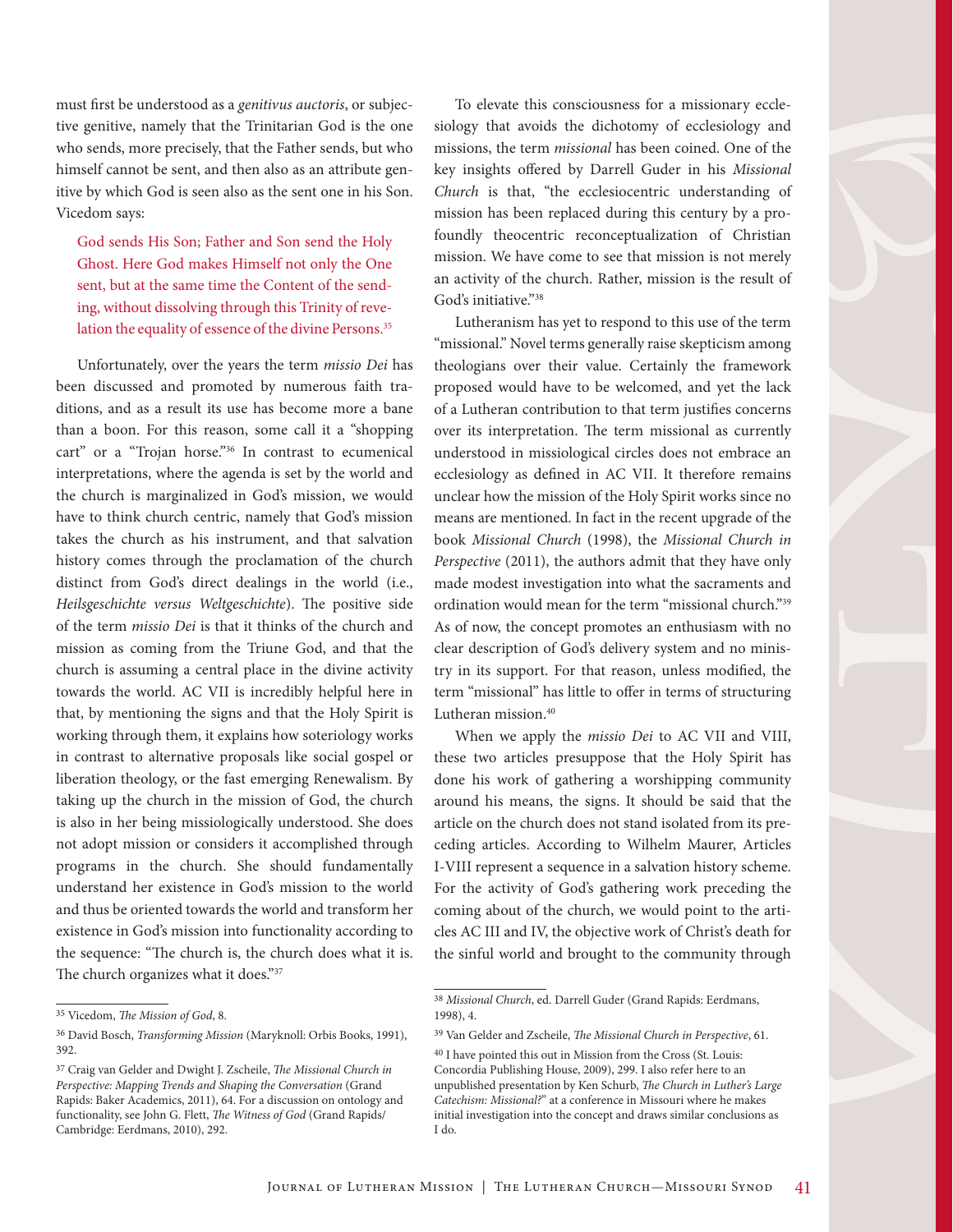

the work of the spirit in AC V. This is indicated by Luther in the Large Catechism:

Christ has acquired and won the treasure for us by his sufferings, death, and resurrection, etc. But if the work remained hidden so that no one knew of it, it would have been all in vain, all lost. In order that this treasure might not remain buried but be put to use and enjoyed, God has caused the Word to be published and proclaimed, in which he has given the Holy Spirit to offer and apply to us this treasure, this redemption. [LC II, 38 [TBC, 436])

The church should understand herself in the mission of God and not at the beginning or the endpoint. Full ecclesial mission is only accomplished when the church recognizes her missionary nature and position in the mission of God as having been gathered and now sent, and when mission is understood churchly.<sup>41</sup> This is the Copernican turn that Lutheranism accepted in 1980 at the Luther Academy at Ratzeburg where the term "*missio Dei*" was vetted by Lutheran scholars and published under a book entitled *Lutheran Contributions to the missio Dei.42*

The theological implications of this Copernican shift are apparent for missiology as a theological discipline and as a hermeneutic principle. Just as God's act of sending his Son is not a secondary act, so too the church cannot make mission her secondary act. Theology can no longer marginalize missiology, otherwise it is bad theology. The sad fact is this: that since the introduction of a fourfold discipline during the Enlightenment, theology always suffers from a fragmentation with no unifying telos. That unifying *telos* or framework of theology is now seen to be mission. Thus, as Stan Nussbaum puts it: "Missiologists are not asking for a bigger slice of the pie, it is a total restructuring of theology as a discipline."43

Thus, the Trinitarian missiological approach is more encompassing than looking at fragments of theology to explain missions.<sup>44</sup> Christopher Wright demonstrates this hermeneutical perspective from Scripture:

The writings that now comprise our Bible are themselves the product of and witness to the ultimate mission of God...Mission is not just one of a list of things that the Bible happens to talk about, only a bit more urgently than some. Mission is ... "what it's all about."45

Missiology no longer is satisfied with a proof text method where a few nuggets here or there validate mission. Rather, it reads the Bible missiologically and understands the church missiologically. And Wright takes the Trinitarian focus one step further and sees in Christ not only the Lord and Savior but also the one sent by God and who sends his church. Thus, according to Wright, Christocentric theology must also be missional. Unfortunately, Wright's hermeneutic is wide and sweeping: important distinctions between God's *missio generalis* and *specialis* are not made. What is the difference between the First Article or the cultural mandate and the mission mandate to proclaim the gospel, to which again AC VII points? How important is it exegetically and biblically that in the Gospels God desires his word preached, heard, and then received through baptism? Mission is a kerygmatic sacramental act and stations in Scripture should be identified as God's true mission where that happens.

## VI. Stage 6: Struggling with Contemporary **Challenges**

If one follows Dana Robert's report published in *Missiology* on the history of the American Society of Missiology  $(ASM)$  — founded on 8-11 June 1973 — one will note the troubling past missions had in North America.<sup>46</sup> By the early 1970s, the collapse of mission's legitimacy was imminent. The fall of colonialism and the Vietnam War played havoc on missions. Nationalist movements in many countries blamed missionaries for being complicit with Western occupation and they bid them to go home. The criticism of missionaries resulted in students losing interest in what they deemed a colonial enterprise; mission studies at denominational seminaries were aborted or replaced with other courses, and at the universities the secularization of religious studies marginalized missions and evangelism. The Second Vatican Council's (1962– 65) concessions to other religions caused many Roman Catholic missionaries to leave the field or the church. And the only professional society for mission studies

<sup>41</sup> Stolle, *Wer seine Hand an den Pflug legt*, 103.

<sup>42</sup> *Lutherische Beiträge zur Missio Dei* (Erlangen: Martin-Luther-Verlag, 1982).

<sup>43</sup> Stan Nussbaum, "A future for missiology as queen of theology?" *Missiology. An international review* 42, no. 1 (January 2014): 57–66.

<sup>44</sup> Ross Langmead, "What is Missiology?" *Missiology. An international review* 42, no. 1 (January 2014): 67.

<sup>45</sup> Christopher Wright, *The Mission of God* (Downer's Grove: IVP, 2006), 22.

<sup>46</sup> I'm paraphrasing here Dana Robert, "Forty years of the American Society of Missiology: retrospect and prospect," *Missiology. An international review* 42, no. 1 (January 2014): 6–25.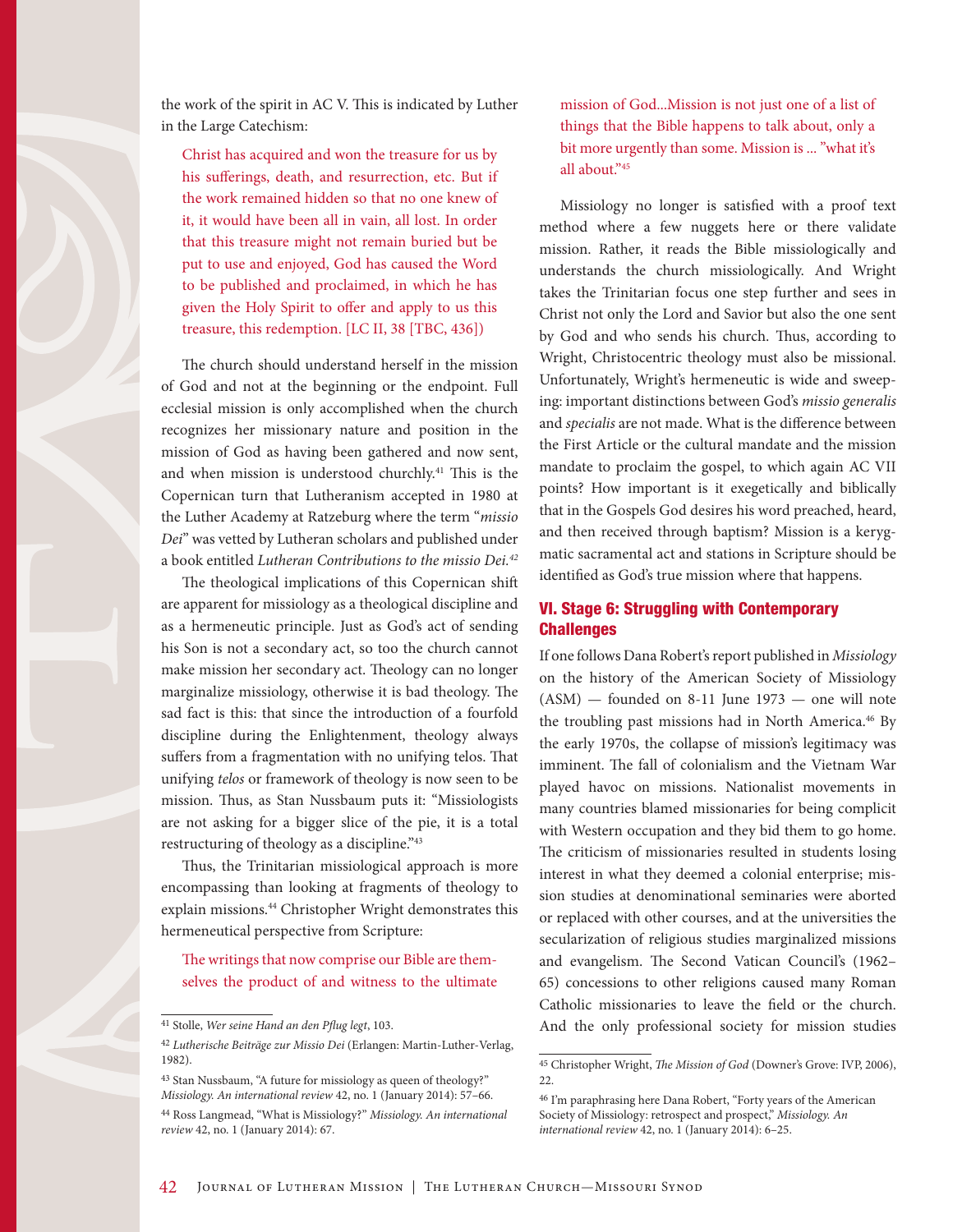that remained was the seminary-based Association of Professors of Missions, which had dwindled in numbers to just a few.47 Thanks to the endeavors of ASM, mission survived both in practice and as a subject in theological education. But its survival was built around three controversial themes on which there was dissent, even within the Association: collaboration and convergence (i.e., ecumenicity), church growth, and contextualization.

These three themes still captivate missiological discussions today. AC VII speaks to these three subjects, and we can be thankful for the reference to *satis est:*  First, AC VII professes an ecumenicity based on the *una sancta,* which transgresses denominational lines. AC's point is not so much to argue for visible unity, but rather to point out that unity should not be associated with one visible church, the Roman Catholic Church. Instead, the Augsburg Confession sought to redefine the true unity with the gospel of justification by faith. Thus, in spite of all the visible disunity of the church visible, the Confessors could argue that the true unity of the church still persists by faith alone, and it is not an article of sight but of faith. However, though this one church they call the *una sancta* exists by faith alone, it needs the visible signs of the church, the pure preaching of the gospel, and the right administration of the sacraments in order to be created and to survive. In contrast, ecumenical relations today wish to see a greater visible unity, thinking that this is what the AC pleads for.<sup>48</sup>

The LCMS's reason for existing and its identity is shaped by AC VII, for the reference to the *pure* preaching of the gospel and the *right* administration of the sacraments define her relationship with other visible churches. In other words, not denying that the true unity of the church is by faith and that it exists across denominational lines, the quest of visible church bodies coming together is guided by that very sentence on the pure preaching of the gospel and the right administration of the sacraments. In case anyone has his doubts about what "pure preaching of the gospel" means, the LCMS has always drawn in FC SD X, 31 ("as long as these churches are otherwise united in teaching and in all the articles of the faith") $49$  as an important commentary. By that we see that the Confessors are not gospel minimalists<sup>50</sup> but rather, the gospel of justification, though truly the queen in shaping our identity, stands in a long line of other doctrines that are to be upheld. If we were, for example, neatly defining the gospel but then to ignore a properly understood ministry or predestination, then the gospel would not be preached and it loses its relevance. What alternatives to this approach do we currently have? Should we take the approach of American Evangelicalism, whose basis for unity is mostly subjectivism, a personal experience with Christ, and an indwelling of his Spirit, a conversion and a display of personal holiness expressed at revivals? Or should we go with an Evangelical Confessionalism, as we see it in the Lutheran World Federation and the World Council of Churches, which makes as its only basis for unity the doctrine of justification by grace that has been so altered that it hardly represents what the Confessions teach, and allows it to coexist with a lot of doctrines that actually contradict it?

The fact is that the one church by faith exists and the *satis est* points out what it needs to survive. However, to demand visible unity with one another, the teaching of the gospel and all its articles become relevant, and this validates why the Evangelical Lutheran Church, and the LCMS's identification with it, exists. This explains the longstanding rule for Lutherans in North America that Lutheran pulpits and altars are for Lutheran pastors only; more specifically as a *communio in sacris* rule which applies to missions also.

Second, in terms of Church Growth, AC VII speaks on the work of the Holy Spirit who through his means gives faith where and when he pleases. No mention is made of human programs and social sciences as the means contributing to quantitative growth of the church. The Augsburg Confession, including AC VII and VIII, have made their primary focus the word of God, and not

<sup>47</sup> Robert, "Forty years," 7.

<sup>48</sup> On 30 October to 8 November 2013, the World Council of Churches Assembly met in Busan and passed a unity statement calling for greater commitment to the visible unity of the church. The statement says: "In faithfulness to this our common calling, we will seek together the full visible unity of the One, Holy, Catholic and Apostolic Church when we shall express our unity around the one Table of the Lord." In that case the marks of the church draw the lines, and everything that does not belong to them, such as practices and traditions, belongs to the other side of the line. They are human traditions and do not belong to the unity of the church.

 $^{\rm 49}$  "For this reason the churches are not to condemn one another because of differences in ceremonies when in Christian freedom one has fewer or more than the other, as long as these churches are otherwise united in teaching and in all the articles of the faith as well as in the proper use of the holy sacraments" (SD X, 31 [TBC 640]).

<sup>50</sup> Leif Grane sees AC VII's "teaching of the Gospel" in a minimalistic way: "The AC could very well be characterized as preconfessionalistic, since it in no way envisions nor encompasses the idea of a confession as a line of demarcation of one denomination from another." *The Augsburg Confession: A Commentary, trans.* John H. Rasmussen (Minneapolis: Augsburg Publishing House, 1987), 97.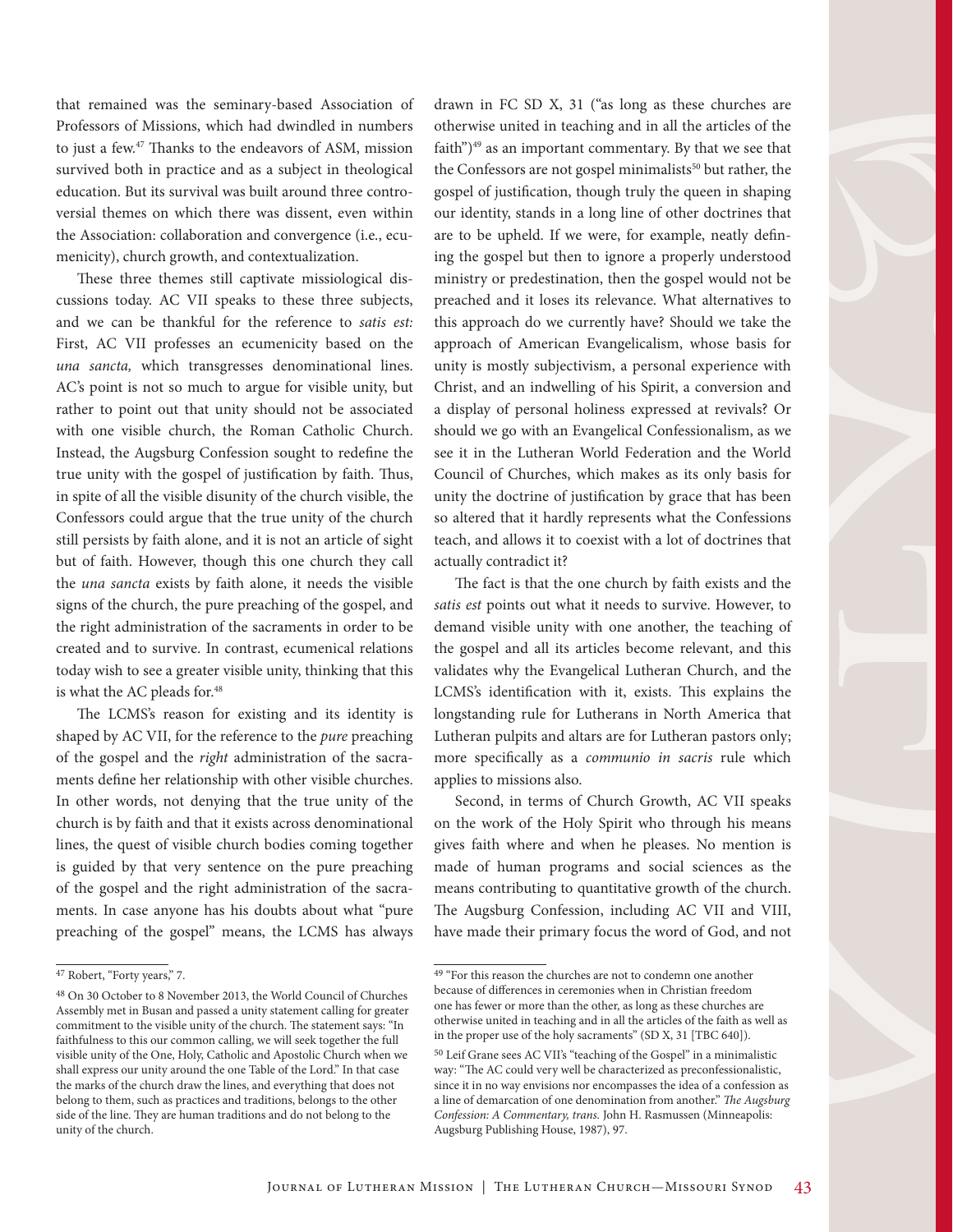the church, as it is represented in Roman Catholicism's hierarchical system and her traditions. It is the *viva vox evangelii* that serves and remains as the foundational principle of the true church of Christ (AC VIII). The Reformation defines the church as the *creatura verbi* and therefore makes the church of all time and in all places a fruit of the living, proclaimed word of God and the means of grace. That is why, with Martin Luther, Walther can call the church the "mother" where salvation is found and not outside of it.51 The missiological lesson we take from this is that the Reformation and the Confessions motivate us not to seek the *growth* of the church, but the *proclamation of the gospel* from which the church comes about and lives. Growth and expansion of the church over all parts of the world are only consequences of this missionary motive of proclaiming the gospel.

Third, on contextualization, AC VII's *satis est* also serves as an important qualifier in that it is enough for the true unity of Christianity around the world to be in agreement on the pure preaching of the gospel and the right administration of the sacraments, and not on rites and ceremonies. This means that it provides an opening for local communities to express their practice in ways different to ours.<sup>52</sup> However, AC VII takes a universal or catholic perspective for all churches around the world to agree on what is their common purpose, which is not to jeopardize the pure preaching of the gospel and the administration of the sacraments with local theologies and syncretism.<sup>53</sup> From AC VII's point of view, unity was found in faith and in the consent of the gospel (*consentire de doctrina evangelii*) and not in human traditions that the Roman Catholic Church was enforcing on every worshipping community. Today that argument for *satis est* pushes for the freedom and autonomy of congregations in ceremonies and worship that may endanger any form of unity in worship. If we follow the context of AC then we are cautioned not to think that way. The introduction of Lutheran agendas was an immediate project the Reformation began, and Melanchthon argued that once the rites, whether universal or local, are established as not necessary for salvation, they are nonetheless kept for the sake of tranquility and peace in the church (Ap VII, 33-34).<sup>54</sup> By being incorporated into the adiaphora of the church, like the vestments and the dishes for Holy Communion, liturgy and music became indifferent matters. Whether theology and practice can be seen as so divorced from one another is a huge question to which a liturgical missiology could provide guidance with principles from Luther's love for music and the theology of the Reformation. It is as urgent a matter as it ever has been.<sup>55</sup>

It might be true what Andrew Walls says: that we will never meet universal Christianity in itself, but always in local expressions, and that means in a historically, culturally conditioned form.<sup>56</sup> However, AC VII and AC VIII offer a universal perspective on what the church needs for her survival and that is the pure preaching of the gospel and the right administration of the sacraments, and in contrast to pluralism as relativism, we assume that one interpretation of this gospel exists and one interpretation for the sacraments also. Here AC VII and VIII provide the metanarrative, one that curbs the creation of local theologies and a radical contextualization of the gospel that holds a church and her theology captive to the cultural context. AC VII's reference to the "teaching of the Gospel and the right administration of the sacraments" calls for a meta-theology, and the Creeds and the Confessions serve that meta-theology against attempts to localize and syncretize the gospel. This may be what Paul Hiebert suggests with his concept of critical contextualization.<sup>57</sup>

<sup>51 &</sup>quot;He [the Holy Spirit] has a unique community in the world, which is the mother that begets and bears every Christian through the Word of God, which the Holy Spirit reveals and proclaims …" (LC II, 42 [TBC 436]).

<sup>52</sup> Discussions around contextualization are rare in the LCMS, though in great need if the gospel is to find its place in North America's ethnicities. A laudable attempt to bring contextual issues to our attention recently came from Larry Vogel's study, "America's Changing Demographic Landscape," *Journal of Lutheran Mission* 2, no.3 (June 2015): 10-28.

<sup>53</sup> The allowance for freedom in rites and ceremonies does seems to place the *ius liturgicum* in congregations, if one goes with current LCMS practice. However, it is evident that such freedom was left to territorial churches: "… our churches teach …" and not to local churches belonging to that territory. This explains the strong push for uniform agendas from the outset of the Reformation.

<sup>54</sup> Grane, *The Augsburg Confession*, 96.

<sup>55</sup> Claudio Seifert, *Towards a "Liturgical Missiology": Perspectives on Music in Lutheran Mission Work in South Africa*, submitted in accordance with the requirements for the degree of Doctor of Theology in the subject of Missiology at the University of South Africa (October 2003), 6.

<sup>56</sup> Andrew Walls, *The Missionary Movement in Christian History: Studies in the Transmission of the Faith* (Maryknoll: Orbis, 1996), 235.

<sup>57</sup> Critical contextualization sees "cultures as both good and evil, not simply as neutral vehicles for understanding the world. No culture is absolute or privileged. We are all relativized by the gospel." Thus, Paul Hiebert points out: "On the global scale this calls for both local and global theologies. Local churches have the right to interpret and apply the gospel in their contexts, but they also have a responsibility to join the larger church community around the world to seek to overcome both the limited perspectives each brings and the biases each has that might distort the Gospel." Paul Hiebert, "The Gospel in Human Contexts: Changing Perceptions of Contextualization," in